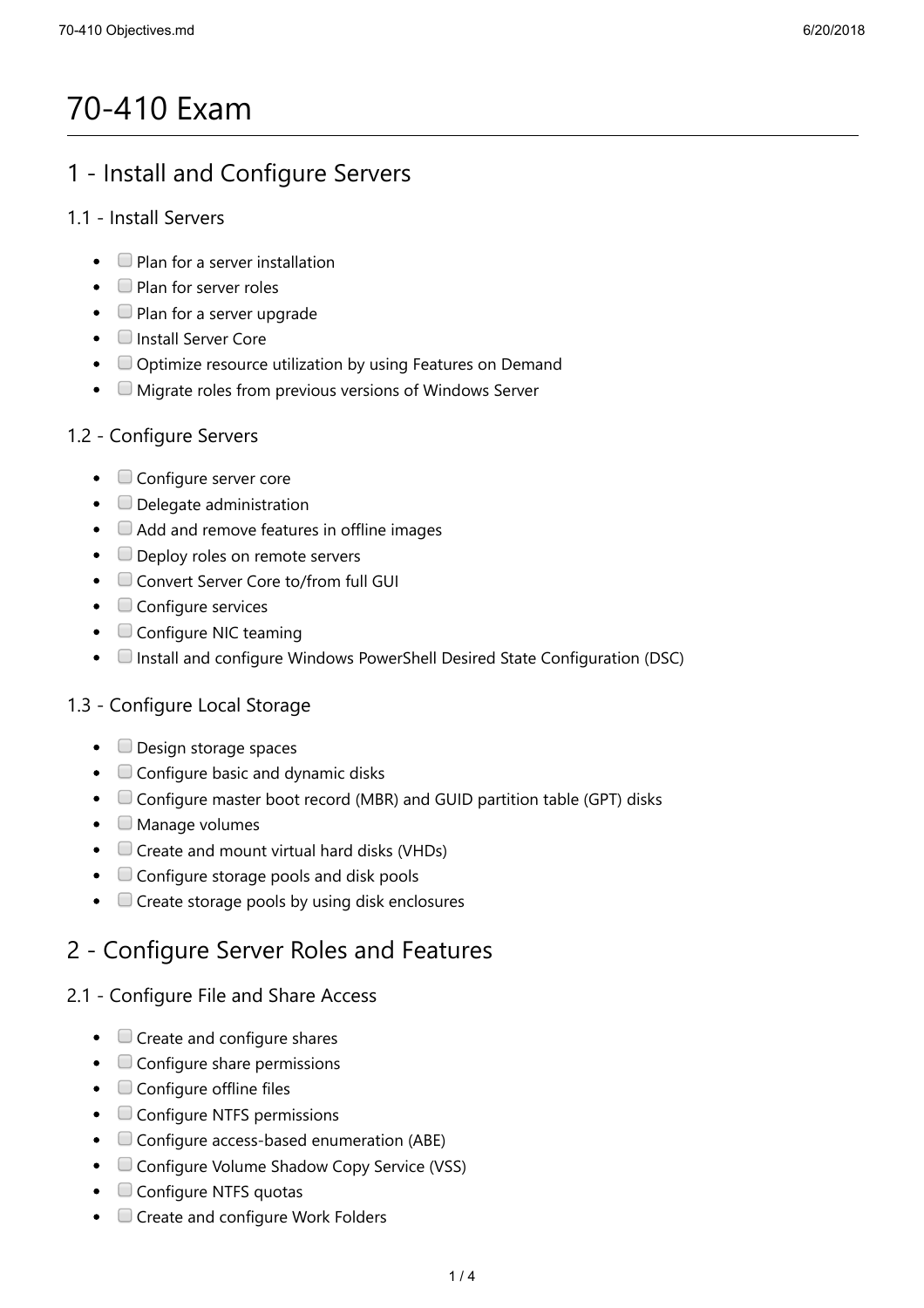#### 2.2 - Configure Print and Document Services

- $\bullet$   $\Box$  Configure the Easy Print print driver
- Configure Enterprise Print Management
- $\bullet$   $\Box$  Configure drivers
- $\bullet$   $\Box$  Configure printer pooling
- $\bullet$   $\Box$  Configure print priorities
- $\bullet$   $\Box$  Configure printer permissions

#### 2.3 - Configure Servers for Remote Management

- $\bullet$   $\Box$  Configure WinRM
- Configure down-level server management
- $\bullet$   $\Box$  Configure servers for day-to-day management tasks
- Configure multi-server management
- Configure Server Core
- $\bullet$   $\Box$  Configure Windows Firewall
- $\bullet$ Manage non-domain joined servers

## 3 - Configure Hyper-V

#### 3.1 - Create and Configure Virtual Machine Settings

- $\bullet$   $\Box$  Configure dynamic memory
- $\bullet$   $\Box$  Configure smart paging
- $\bullet$   $\Box$  Configure Resource Metering
- $\bullet$   $\Box$  Configure guest integration services
- Create and configure Generation 1 and 2 virtual machines
- $\bullet$   $\Box$  Configure and use enhanced session mode
- $\bullet$   $\Box$  Configure RemoteFX

#### 3.2 - Create and Configure Virtual Machine Storage

- Create VHDs and VHDX
- $\bullet$   $\Box$  Configure differencing drives
- Codify VHDs
- $\bullet$   $\Box$  Configure pass-through disks
- $\bullet$   $\Box$  Manage checkpoints
- $\bullet$   $\Box$  Implement a virtual Fibre Channel adapter
- $\bullet$   $\Box$  Configure storage Quality of Service

#### 3.3 - Create and Configure Virtual Networks

- $\bullet$   $\Box$  Configure Hyper-V virtual switches
- Optimise network performance
- Configure MAC addresses
- $\bullet$   $\Box$  Configure network isolation
- $\bullet$   $\Box$  Configure synthetic and legacy virtual network adapters
- $\Box$  Configure NIC teaming in virtual machines  $\bullet$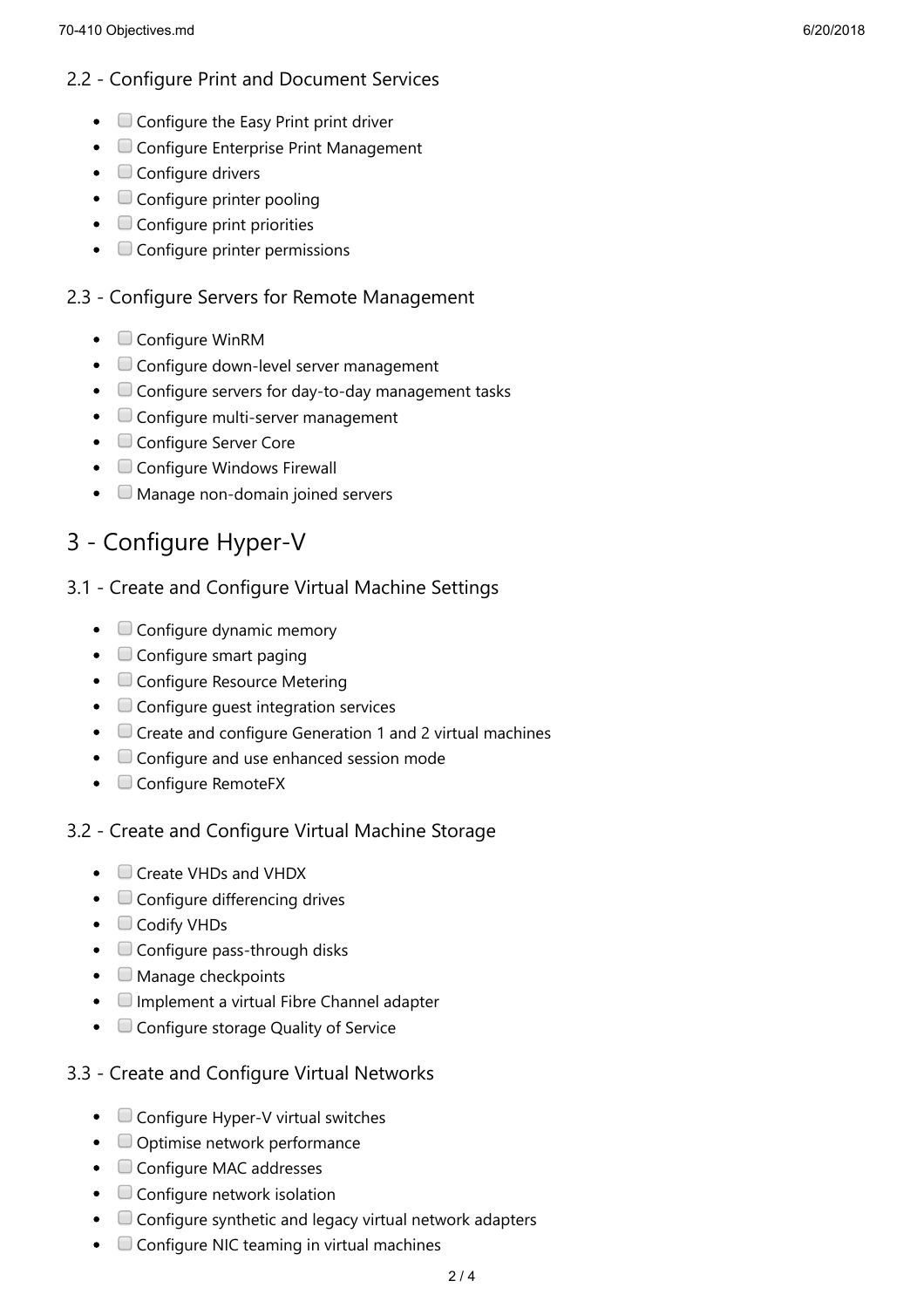#### 4.1 - Configure IPv4 and IPv6 Addressing

- $\bullet$   $\Box$  Configure IP address options
- $\bullet$   $\Box$  Configure IPv4 or IPv6 subnetting
- $\bullet$   $\Box$  Configure supernetting
- $\bullet$   $\Box$  Configure interoperability between IPv4 and IPv6
- Configure Intra-site Automatic Tunnel Addressing Protocol (ISATAP)
- Configure Teredo

#### 4.2 - Deploy and Configure Dynamic Host Configuration Protocol (DHCP) Service

- $\bullet$   $\Box$  Create and configure scopes
- $\bullet$   $\Box$  Configure a DHCP reservation
- $\bullet$   $\Box$  Configure DHCP options
- $\bullet$   $\Box$  Configure client and server for PXE boot
- Configure DHCP relay agent
- $\bullet$   $\Box$  Authorise DHCP server

#### 4.3 - Deploy and Configure DNS Service

- $\bullet$   $\Box$  Configure Active Directory integration of primary zones
- $\bullet$   $\Box$  Configure forwarders
- Configure Root Hints
- $\bullet$   $\Box$  Manage DNS cache
- Create A and PTR resource records

### 5 - Install and Administer Active Directory

#### 5.1 - Install Domain Controllers

- $\bullet$   $\Box$  Add or remove a domain controller from a domain
- $\bullet$   $\Box$  Upgrade a domain controller
- **I.** Install Active Directory Domain Services (AD DS) on a Server Core installation
- $\bullet$   $\Box$  Install a domain controller from Install from Media (IFM)
- $\bullet$   $\Box$  Resolve DNS SRV record registration issues
- $\bullet$   $\Box$  Configure a global catalogue server
- Deploy Active Directory infrastructure as a service (IaaS) in Microsoft Azure

#### 5.2 - Create and Manage Active Directory Users and Computers

- $\bullet$   $\Box$  Automate the creation of Active Directory accounts
- $\bullet$   $\Box$  Create, copy, configure and delete users and computers
- Configure templates; perform bulk Active Directory operations
- $\bullet$   $\Box$  Configure user rights; offline domain join
- $\Box$  Manage inactive and disabled accounts
- 5.3 Create and manage Active Directory groups and organisational units (OUs)